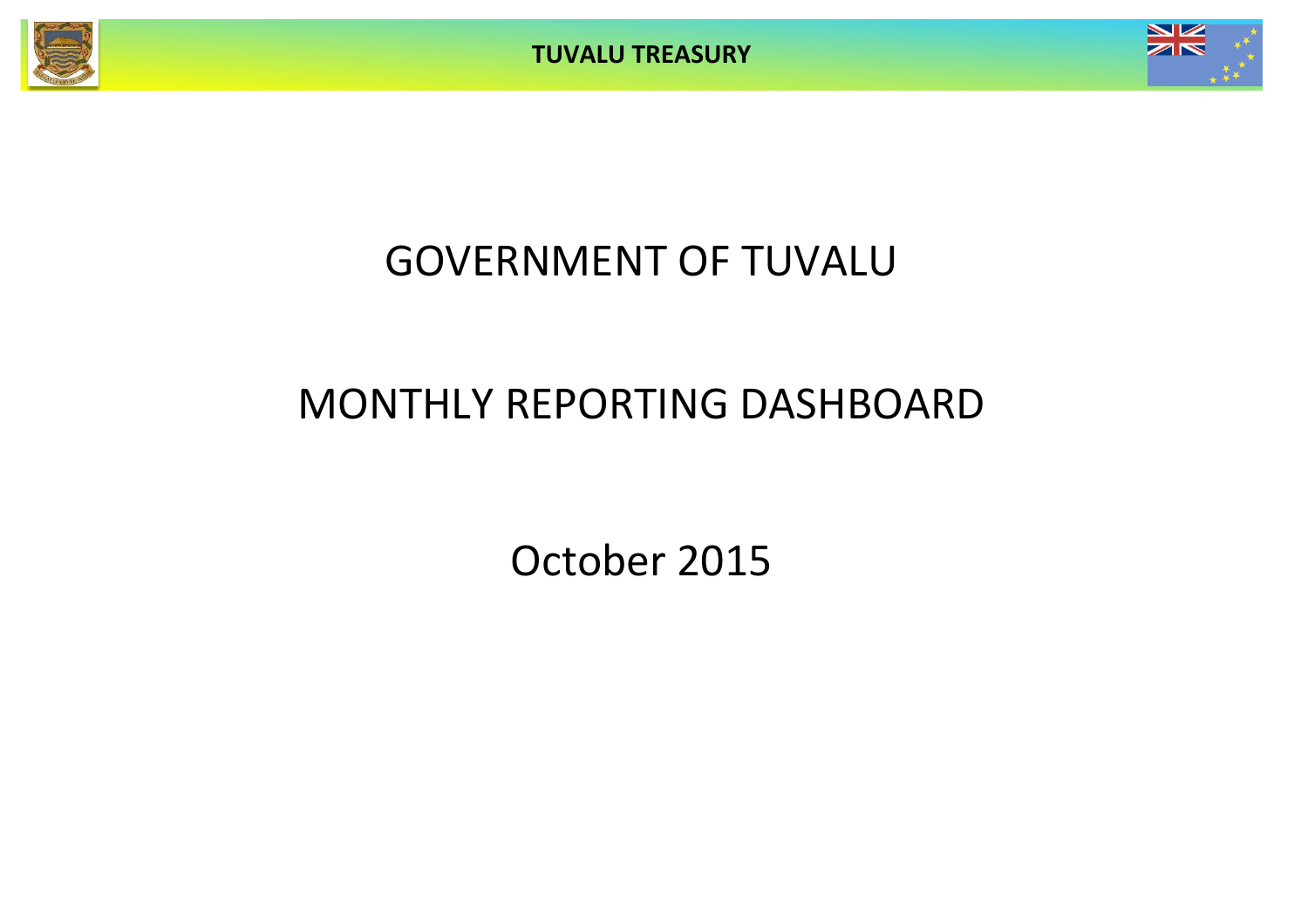

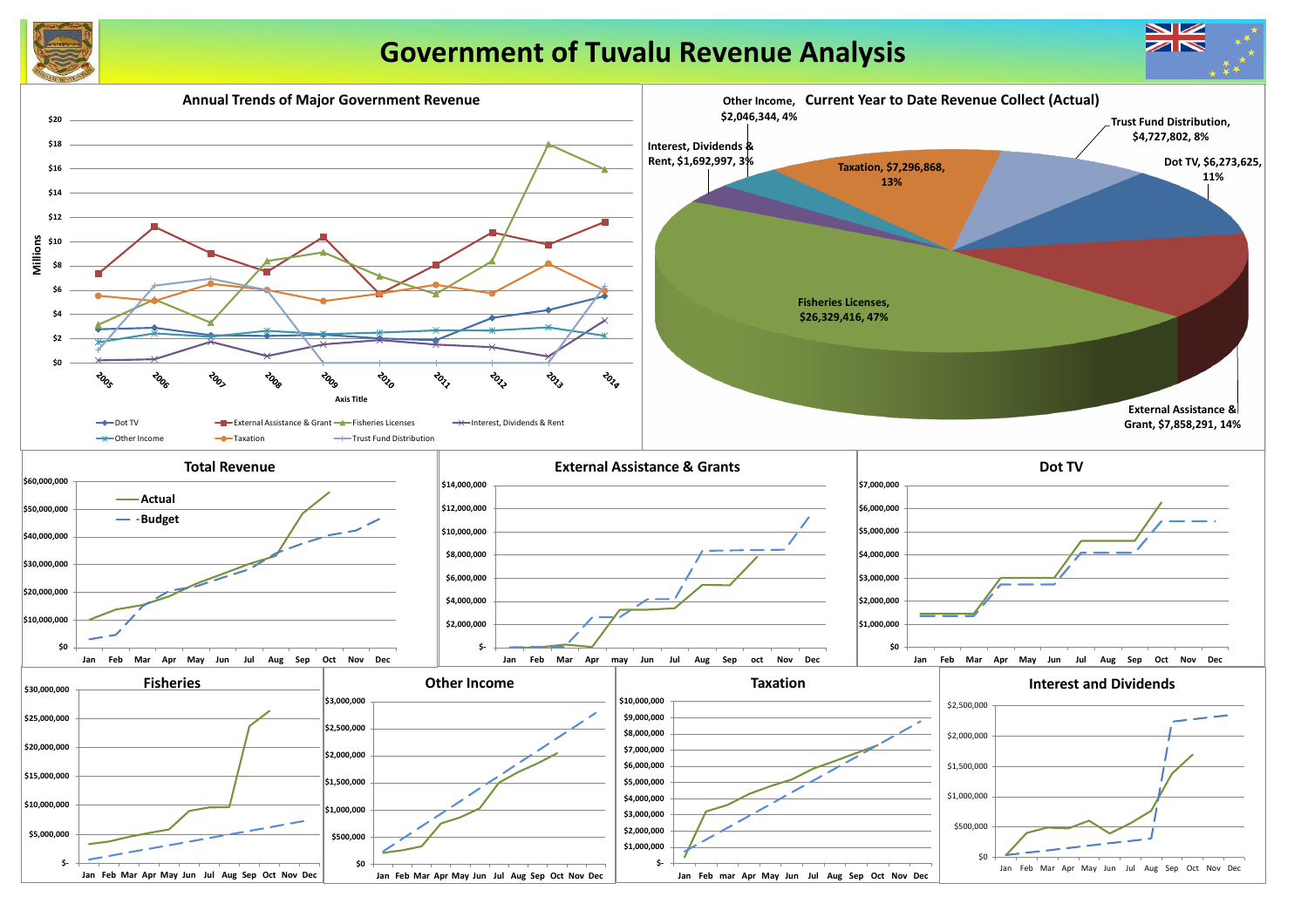

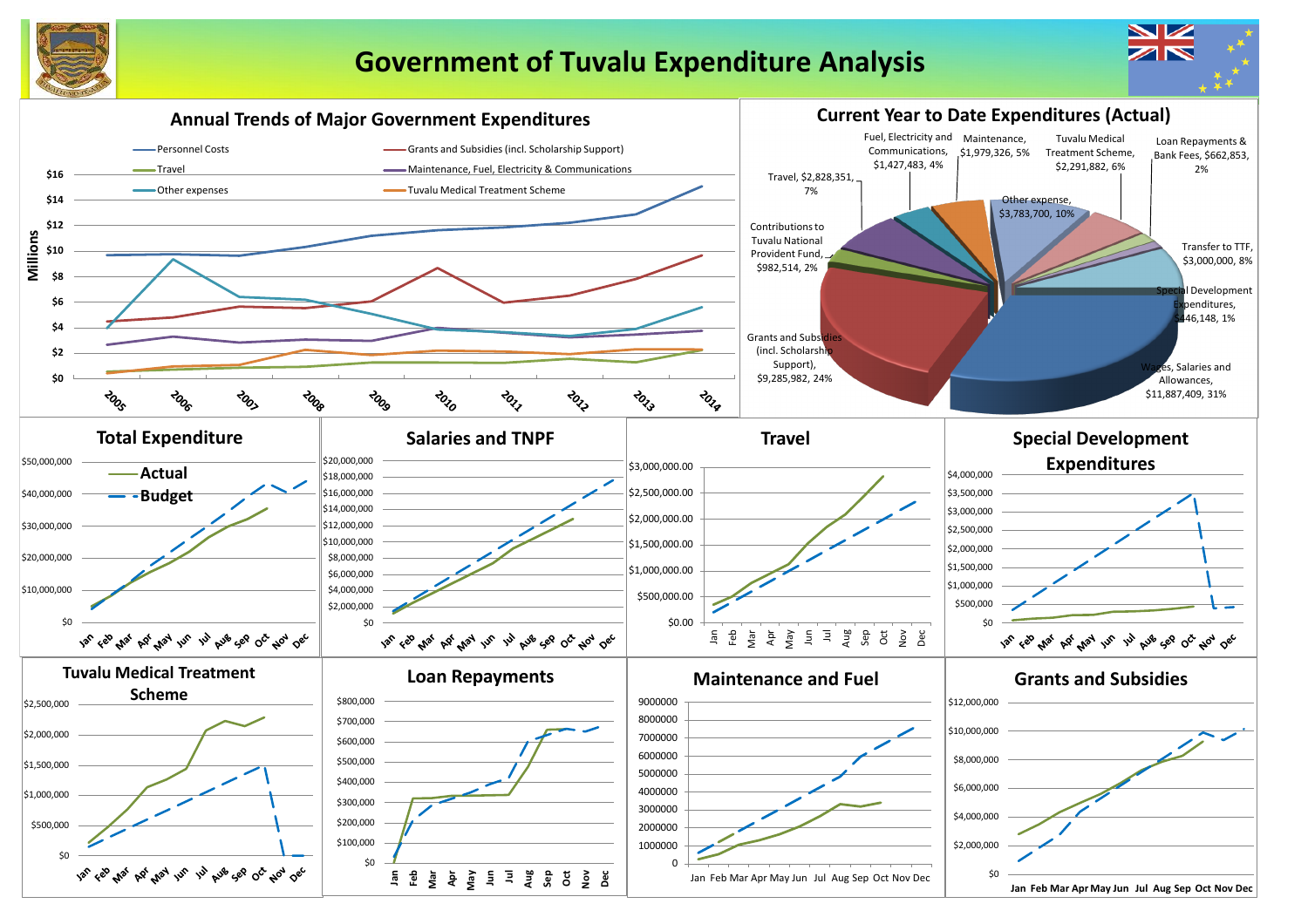### **MONTHLY STATEMENT OF RECEIPTS AND PAYENTS BY NATURE OF EXPENSE FOR THE PERIOD ENDED 31-Oct-15**

|                                           | August            | September          | October           | November           | December           | <b>Actual+Forecast</b> | 2015 Budget            | Variance            |
|-------------------------------------------|-------------------|--------------------|-------------------|--------------------|--------------------|------------------------|------------------------|---------------------|
|                                           | Actual            | Actual             | Actual            | Forecast           | Forecast           | <b>Full Year</b>       | <b>Full Year</b>       | Forecast &          |
|                                           |                   |                    |                   |                    |                    |                        |                        | <b>Budget</b>       |
|                                           |                   |                    |                   |                    |                    |                        |                        |                     |
|                                           | 154,152           | 160,607            | 171,639           | 152,083            | 152,083            | 1,928,134              | 1,825,000              | 103,134             |
| 0                                         | $\mathbf 0$       | $\mathbf 0$        | 60,174            | 225,000            | 225,000            | 3,176,218              | 2,700,000              | 476,218             |
| 5                                         | 101,021           | 148,574            | 83,871            | 109,125            | 109,125            | 1,303,798              | 1,309,500              | (5,703)             |
| 4                                         | 140,689           | 167,137            | 159,760           | 208,333            | 208,333            | 1,875,369              | 2,500,000              | (624, 631)          |
| $\overline{\mathbf{c}}$                   | 13,129            | 16,735             | 5,678             | 16,667             | 16,667             | 143,980                | 200,000                | (56, 020)           |
| $\overline{0}$<br>$\overline{\mathbf{z}}$ | 56,287<br>465,279 | 636<br>493,689     | 1,400<br>482,522  | 20,042<br>731,250  | 20,042<br>731,250  | 331,869<br>8,759,368   | 240,500<br>8,775,000   | 91,369<br>(15, 632) |
|                                           |                   |                    |                   |                    |                    |                        |                        |                     |
| 3                                         | (153, 191)        | 904,730            | 288,079           | 10,000             | 10,000             | 1,487,963              | 2,003,862              | (515, 899)          |
| 6                                         | 54,352            | 9,943              | 26,674            | 29,316             | 29,316             | 382,022                | 351,791                | 30,231              |
| 9                                         | (98, 839)         | 914,673            | 314,753           | 39,316             | 39,316             | 1,869,985              | 2,355,653              | (485, 668)          |
| 6                                         | 13,112            | 14,032,689         | 2,629,446         | 1,419,511          | 1,419,511          | 29,168,437             | 17,034,127             | 12,134,310          |
| 9                                         | $\mathbf{0}$      | $\mathbf{0}$       | 64,645            | 70,833             | 70,833             | 649,442                | 850,000                | (200, 558)          |
| $\mathbf{1}$                              | 37,834            | 5,246              | 39,649            | 40,833             | 40,833             | 458,793                | 490,000                | (31, 207)           |
| $\mathbf{1}$                              | 57,410            | 16,466             | 31,212            | 30,625             | 30,625             | 481,194                | 367,500                | 113,694             |
| 8                                         | $\mathbf{0}$      | $\mathbf 0$        | 1,673,092         | $\mathbf 0$        | $\overline{0}$     | 6,273,625              | 5,450,000              | 823,625             |
| 8                                         | 80,413            | 93,460             | 34,006            | 61,770             | 61,770             | 634,846                | 741,240                | (106, 394)          |
| 6                                         | 21,713            | 46,604             | 15,933            | 40,467             | 40,467             | 311,127                | 485,600                | (174, 474)          |
| O                                         | 210,483           | 14,194,465         | 4,487,983         | 1,664,039          | 1,664,039          | 37,977,462             | 25,418,468             | 12,558,995          |
| 0                                         | $\mathbf 0$       | 0                  | 0                 | 15,000             | 3,190,000          | 6,425,240              | 8,355,000              | (1,929,760)         |
| 0                                         | 0                 | $\pmb{0}$          | $\mathbf 0$       | 0                  | 0                  | $\mathbf{0}$           | 1,500,000              | (1,500,000)         |
| 0                                         | 2,015,023         | $\pmb{0}$          | 0                 | 833                | 833                | 2,016,690              | 1,645,000              | 371,690             |
| 0                                         | $\mathbf{0}$      | $\mathbf 0$        | 0                 | 13,000             | 13,000             | 26,000                 | 156,000                | (130,000)           |
| 7                                         | 10,624            | 29,730             | 2,770,694         | $\mathbf 0$        | $\overline{0}$     | 3,118,403              | 0                      | 3,118,403           |
| 7                                         | 2,025,647         | 29,730             | 2,770,694         | 28,833             | 3,203,833          | 11,586,333             | 11,656,000             | (69, 667)           |
| 0                                         | $\mathbf 0$       | $\pmb{0}$          | 0                 | 0                  | 0                  | 4,727,802              | 8,700,000              | (3,972,198)         |
| 3                                         | 2,602,570         | 15,632,557         | 8,055,952         | 2,463,438          | 5,638,438          | 64,920,949             | 56,905,120             | 8,015,829           |
|                                           |                   |                    |                   |                    |                    |                        |                        |                     |
| $\overline{\mathbf{c}}$                   | 1,113,834         | 1,112,672          | 1,156,539         | 1,371,407          | 1,371,407          | 14,630,223             | 16,456,925             | 1,826,702           |
| 8                                         | 93,854            | 94,646             | 96,594            | 121,174            | 121,174            | 1,224,861              | 1,454,083              | 229,221             |
| 8                                         | 243,589           | 363,115            | 374,896           | 200,210            | 200,210            | 3,228,772              | 2,402,523              | (826, 249)          |
| 4                                         | 11,840            | 10,379             | 10,658            | 15,346             | 15,346             | 139,818                | 184,152                | 44,334              |
| 7                                         | 569,572           | (221, 534)         | 141,318           | 425,520            | 425,520            | 2,830,367              | 5,606,246              | 2,775,878           |
| 8                                         | 112,777           | 102,342            | 35,619            | 167,376            | 88,376             | 875,888                | 1,139,511              | 263,622             |
| 0                                         | 12,166            | 29,031             | 30,539            | 95,033             | 95,033             | 906,012                | 1,140,396              | 234,384             |
| 4<br>0                                    | 157,893<br>79,303 | 182,959<br>45,533  | 168,404<br>39,735 | 253,026<br>77,821  | 253,026<br>77,821  | 2,476,203<br>758,052   | 3,036,315<br>933,846   | 560,112<br>175,794  |
| $\mathbf{0}$                              | 24,622            | 24,290             | 25,156            | 33,907             | 33,907             | 328,957                | 406,878                | 77,921              |
| 0                                         | 162,503           | (86, 335)          | 144,430           | 150,333            | 150,333            | 2,592,549              | 1,804,000              | (788, 549)          |
| 4                                         | 12,332            | 26,413             | 12,426            | 95,260             | 95,260             | 1,122,790              | 1,143,125              | 20,335              |
| 5                                         | 2,594,285         | 1,683,510          | 2,236,314         | 3,006,413          | 2,927,413          | 31,114,492             | 35,707,999             | 4,593,507           |
|                                           |                   |                    |                   |                    |                    |                        |                        |                     |
| 6<br>5                                    | 235,550<br>92,840 | 118,786<br>128,771 | 512,236<br>32,819 | 331,309<br>240,000 | 331,309<br>240,000 | 4,629,906<br>1,790,179 | 4,669,437<br>2,880,000 | 39,531<br>1,089,821 |
| $\mathbf 1$                               | $\pmb{0}$         | 14,072             | 33,623            | 61,583             | 61,583             | 246,301                | 739,000                | 492,699             |
| $\overline{\mathbf{c}}$                   | 218,166           | 116,513            | 362,407           | 240,655            | 240,655            | 3,431,381              | 2,887,855              | (543, 527)          |
| 0                                         | 0                 | 0                  | 42                | 0                  | 0                  | 293,980                | 0                      | (293,980)           |
| 4                                         | 42,204            | 34,184             | 68,226            | 93,444             | 93,444             | 828,215                | 1,121,324              | 293,108             |
| 8                                         | 588,760           | 412,324            | 1,009,354         | 966,990            | 966,990            | 11,219,962             | 12,297,615             | 1,077,653           |
| 9                                         | 1,747             | 2,509              | 2,694             | 10,417             | 10,417             | 41,217                 | 125,000                | 83,783              |
| 0                                         | 137,001           | 181,378            | 0                 | 20,729             | 20,729             | 683,927                | 601,966                | (81, 961)           |
| 9                                         | 138,748           | 183,887            | 2,694             | 31,145             | 31,145             | 725,144                | 726,966                | 1,822               |
|                                           |                   |                    |                   |                    |                    |                        |                        |                     |
| 0                                         | 24,316            | 46,416             | 58,183            | 380,365            | 380,365            | 1,206,878              | 4,564,377              | 3,357,499           |
| O                                         | 24,316            | 46,416             | 58,183            | 380,365            | 380,365            | 1,206,878              | 4,564,377              | 3,357,499           |
| 0                                         | 0                 | $\mathbf 0$        | 3,000,000         | 0                  | 3,000,000          | 6,000,000              | 3,000,000              | (3,000,000)         |
| $\mathbf{1}$                              | 3,346,110         | 2,326,138          | 6,306,545         | 4,384,913          | 7,305,913          | 50,266,476             | 56,296,957             | 6,030,481           |
|                                           | (743, 540)        | 13,306,419         | 1,749,407         | (1,921,475)        | (1,667,475)        | 14,654,473             | 608,164                | 14,046,309          |
|                                           | 23.5              | 36.8               | 38.6              | 36.6               | 35.0               |                        |                        |                     |

**Year to Date** Year to Date Year to Date January February March April May June July August September October November December **Actual+Forecast 2015 Budget Variance Actual** Budget & Supplementary Variance Actual Actual Actual Actual Actual Actual Actual Actual Actual Actual Forecast Forecast **Full Year Full Year RECEIPTS** *Taxation* Income Tax 1,623,967 1,520,833 103,134 157,723 139,705 151,645 154,855 157,566 161,410 214,665 154,152 160,607 171,639 152,083 152,083 1,928,134 1,825,000 103,134 Company Tax 2,726,218 2,250,000 476,218 0 2,442,970 5,740 214,223 0 3,111 0 0 0 60,174 225,000 225,000 3,176,218 2,700,000 476,218 Tuvalu Consumption Taxes 1,085,548 1,091,250 (5,703) 73,623 92,868 62,796 130,562 100,262 81,694 210,275 101,021 148,574 83,871 109,125 109,125 1,303,798 1,309,500 (5,703) Import Duty & Excise 1,458,703 2,083,333 (624,631) 116,951 135,325 117,538 174,741 107,428 129,059 210,074 140,689 167,137 159,760 208,333 208,333 1,875,369 2,500,000 (624,631) Import Levy 110,646 166,667 (56,020) 13,996 26,029 9,111 11,644 16,327 (18,506) 16,502 13,129 16,735 5,678 16,667 16,667 143,980 200,000 (56,020) Other Taxes 291,786 200,417 91,370 5,590 520 50,436 2,600 100,446 59,031 14,840 56,287 636 1,400 20,042 20,042 331,869 240,500 91,369 7,296,868 7,312,500 (15,632)| 367,883 2,837,418 397,266 688,625 482,029 415,800 666,357 465,279 493,689 482,522 731,250 731,250 8,759,368 8,775,000 (15,632) *Interest, Dividends and Rent* Interest and Dividends 1,369,607 1,983,862 (614,255) 0 349,935 49,178 103,274 (246,253) 128,223 (153,191) 904,730 288,079 10,000 10,000 1,487,963 2,003,862 (515,899) Lease, rent and hire 323,390 293,159 30,231 35,852 18,819 44,471 32,501 25,770 35,206 54,352 9,943 26,674 29,316 29,316 382,022 351,791 30,231 1,692,997 2,277,021 (584,024)| 35,952 368,754 88,459 81,679 129,044 (210,642) 167,519 (98,839) 914,673 314,753 39,316 39,316 1,869,985 2,355,653 (485,668) *Other Government Charges* Fisheries Licenses 26,329,416 14,195,106 12,134,310 3,285,770 451,191 809,901 694,449 595,447 3,180,495 636,916 13,112 14,032,689 2,629,446 1,419,511 1,419,511 29,168,437 17,034,127 12,134,310 Vessel Registrations 507,775 708,333 (200,558) 0 0 0 261,810 0 0 181,319 0 0 64,645 70,833 70,833 649,442 850,000 (200,558) Marine Services (Nivaga II & Manu Folau) 1990 100 377,126 408,333 (31,207) 51,594 41,033 22,188 53,836 30,397 45,228 40,12 Stevedoring and Wharfage 1986 1990, 113,694 113,694 113,694 24,688 7,952 17,317 49,625 33,050 56,841 125,381 57,410 16,466 31,212 30,625 30,625 481,194 367,500 113,694 .TV 5,273,625 5,450,000 823,625 1,460,721 0 0 1,548,344 0 0 0 1,591,468 0 0 1,673,092 0 0 6,273,625 5,450,000 823,625 Provision of Goods and Services 511,306 617,700 (106,394) 17,881 19,130 49,479 34,441 38,013 33,255 111,228 80,413 93,460 34,006 61,770 61,770 634,846 741,240 (106,394) Other Charges 230,194 404,667 (174,474) (166) 46,953 18,516 20,742 13,709 29,723 16,466 21,713 46,604 15,933 40,467 40,467 311,127 485,600 (174,474) 34,649,384 22,090,390 12,558,995| 4,850,487 566,259 917,401 2,663,248 710,617 3,345,543 2,702,900 210,483 14,194,465 4,487,983 1,664,039 1,664,039 37,977,462 25,418,468 12,558,995 *External Assistance and Grants* ROC 3,220,240 5,150,000 (1,929,760) 0 0 0 0 3,220,240 0 0 0 0 0 15,000 3,190,000 6,425,240 8,355,000 (1,929,760) AusAID (CIF) 0 1,500,000 (1,500,000) 0 0 0 0 0 0 0 0 0 0 0 0 0 1,500,000 (1,500,000) World Bank, IMF, ADB 2,015,023 1,643,333 371,690 0 0 0 0 0 0 0 2,015,023 0 0 833 833 2,016,690 1,645,000 371,690 PDF 0 130,000 (130,000) 0 0 0 0 0 0 0 0 0 0 13,000 13,000 26,000 156,000 (130,000) Other Donors 0 2,623,028 2,499 13,578 261,247 (220,505) 2,748 100 247,687 10,624 29,730 2,770,694 0 3,118,403 0 3,118,403 7,858,291 8,423,333 (565,042)| 2,499 13,578 261,247 (220,505) 3,222,988 100 247,687 2,025,647 29,730 2,770,694 28,833 3,203,833 11,586,333 11,656,000 (69,667) TTF Distribution to CIF 8,700,000 (3,972,198) 4,727,802 0 8,700,000 (3,972,198) 0 8,700,000 (3,972,198) Example 1980 1980 1980 1980 1009 1,664,373 1,664,373 1,213,047 1,544,679 1,550,801 1,784,463 1,664,373 1,664,373 1,784,679 1,544,679 1,550,801 1,664,373 1,784,463 1,784,463 1,784,463 1,784,463 1,784,463 1,784,463 1,850,801 **PAYMENTS** *Operations* Wages, Salaries, and Employee Benefits 11,887,409 15,893,857 4,006,447 1,090,152 1,225,560 1,099,353 1,157,291 1,126,588 1,131,900 1,673,52 Contributions to Tuvalu National Provident Fund | 982,514 1,454,082 471,567 87,611 99,877 90,753 94,891 93,274 88,127 142,888 Travel 2,828,351 3,452,359 624,008 345,730 160,352 256,613 185,157 183,057 398,014 317,828 243,589 363,115 374,896 200,210 200,210 3,228,772 2,402,523 (826,249) Telephone and Internet 109,126 189,402 80,276 13,466 12,346 16,147 9,518 8,395 9,854 6,524 11,840 10,379 10,658 15,346 15,346 139,818 184,152 44,334 Maintenance 1,979,326 4,734,715 2,755,389 93,515 145,860 340,285 122,230 189,824 165,080 433,177 569,572 (221,534) 141,318 425,520 425,520 2,830,367 5,606,246 2,775,878 Advertising and Provisions 620,137 1,111,566 491,429 14,564 46,080 56,666 28,666 123,060 20,544 79,818 112,777 102,342 35,619 167,376 88,376 875,888 1,139,511 263,622 Fuel and Oil 715,946 1,130,186 414,240 126,279 73,936 108,054 42,684 49,595 131,772 111,890 12,166 29,031 30,539 95,033 95,033 906,012 1,140,396 234,384 Supplies and Equipment 1,970,150 3,036,923 1,066,773 56,466 146,205 284,715 240,785 179,589 357,971 195,164 157,893 182,959 168,404 253,026 253,026 2,476,203 3,036,315 560,112 Electricity 602,411 896,988 294,577 24,593 43,353 66,630 75,166 86,288 122,660 19,150 79,303 45,533 39,735 77,821 77,821 758,052 933,846 175,794 Senior Citizen Scheme / Pension 261,144 346,878 85,734| 23,380 40,978 25,680 25,246 23,520 24,622 24,290 25,156 33,907 33,907 328,957 406,878 77,921 TMTS (Tuvalu Medical Treatment Scheme) 2,291,882 2,770,963 479,081 216,732 260,742 295,051 364,203 128,195 174,200 632,160 162,503 (86,335) 144,430 150,333 150,333 2,592,549 1,804,000 (788,549) Land & Property Rent 932,269 1,155,283 223,014 21,204 51,890 598,153 138,265 33,091 12,761 25,734 12,332 26,413 12,426 95,260 95,260 1,122,790 1,143,125 20,335 25,180,666 36,173,201 10,992,535| 2,113,693 2,290,560 3,253,398 2,482,515 2,226,887 2,638,128 3,661,375 2,594,285 1,683,510 2,236,314 3,006,413 2,927,413| 31,114,492 35,707,999 4,593,507 *Grants and Subsidies* Grants and Subsidies 3,967,289 4,657,494 690,205| 1,673,706 182,785 362,347 164,627 264,576 261,320 191,356 235,550 118,786 512,236 331,309 331,309 4,629,906 4,669,437 39,531 39,531 Outer Island Projects (SDE) 1,310,179 2,880,000 1,569,821 644,780 35,379 85,216 1,651 157,317 1,370 130,035 92,840 128,771 32,819 240,000 240,000 1,790,179 2,880,000 1,089,821 Other SDEs 442,925 319,791| (8,184) 0 12,814 3,827 4,071 0 62,911 0 14,072 33,623 61,583 61,583 246,301 739,000 492,699 Scholarships and Support 1 2,950,072 10,048,890 7,098,818 261,959 396,535 365,842 359,636 181,791 205,622 481,602 218,166 116,513 362,407 240,655 240,655 3,431,381 2,887,855 (543,527) Contribution to Japan Grant Counterpart Fund 293,980 293,980 0 0 0 0 0 0 293,938 0 0 0 42 0 0 293,980 0 (293,980) Overseas Contributions 641,328 1,095,987 454,659 227,967 75,512 23,553 119,957 16,000 20,670 13,054 42,204 34,184 68,226 93,444 93,444 828,215 1,121,324 293,108 9,285,982 19,419,276 10,133,295| 2,800,228 690,211 849,772 649,698 623,756 782,919 878,958 588,760 412,324 1,009,354 966,990 966,990 11,219,962 12,297,615 1,077,653 *Loans and Interest* Interest and Bank Charges 20,384 124,000 103,616 2,505 2,777 1,935 1,822 1,307 1,529 1,559 1,747 2,509 2,694 10,417 10,417 41,217 125,000 83,783 Loan Repayment 684,681 42,211 0 315,522 0 0 0 0 137,001 181,378 0 20,729 20,729 683,927 601,966 (81,961) 662,853 808,681 145,828| 2,505 318,299 1,935 10,390 1,307 1,559 138,748 183,887 2,694 31,145 31,145 725,144 726,966 1,822 *Capital Expenditures* Purchase/construction of assets 446,148 4,268,377 3,822,228 75,178 46,111 22,259 70,044 5,488 88,132 10,020 24,316 46,416 58,183 380,365 380,365 1,206,878 4,564,377 3,357,499 446,148 4,268,377 3,822,228| 75,178 46,111 22,259 70,044 5,488 88,132 10,020 24,316 46,416 58,183 380,365 380,365 1,206,878 4,564,377 3,357,499  $\textsf{Transfer\,to\,TTF}$  , ansfer to transfer to transfer to transfer to transfer to transfer to transfer to transfer to transfer to transfer to transfer to transfer to transfer to transfer to transfer to transfer to transfer to t Total Payments 63,669,535 25,093,885 4,991,604 3,345,182 4,127,365 3,212,647 2,857,439 3,510,709 4,551,91 NET SURPLUS / (DEFICIT) 27,649,692 (14,866,291) 32,515,983 4,993,017 440,828 (2,462,991) 399 1,687,240 40,092 (767,448 **FORECAST CASH POSITION \$M 38.6 25.3 25.7 23.3 23.3 25.0 25.0 24.2 23.5 36.8 38.6 36.6 35.0** Consolidated Investment Fund 25,703,293

General Current Account 12,855,629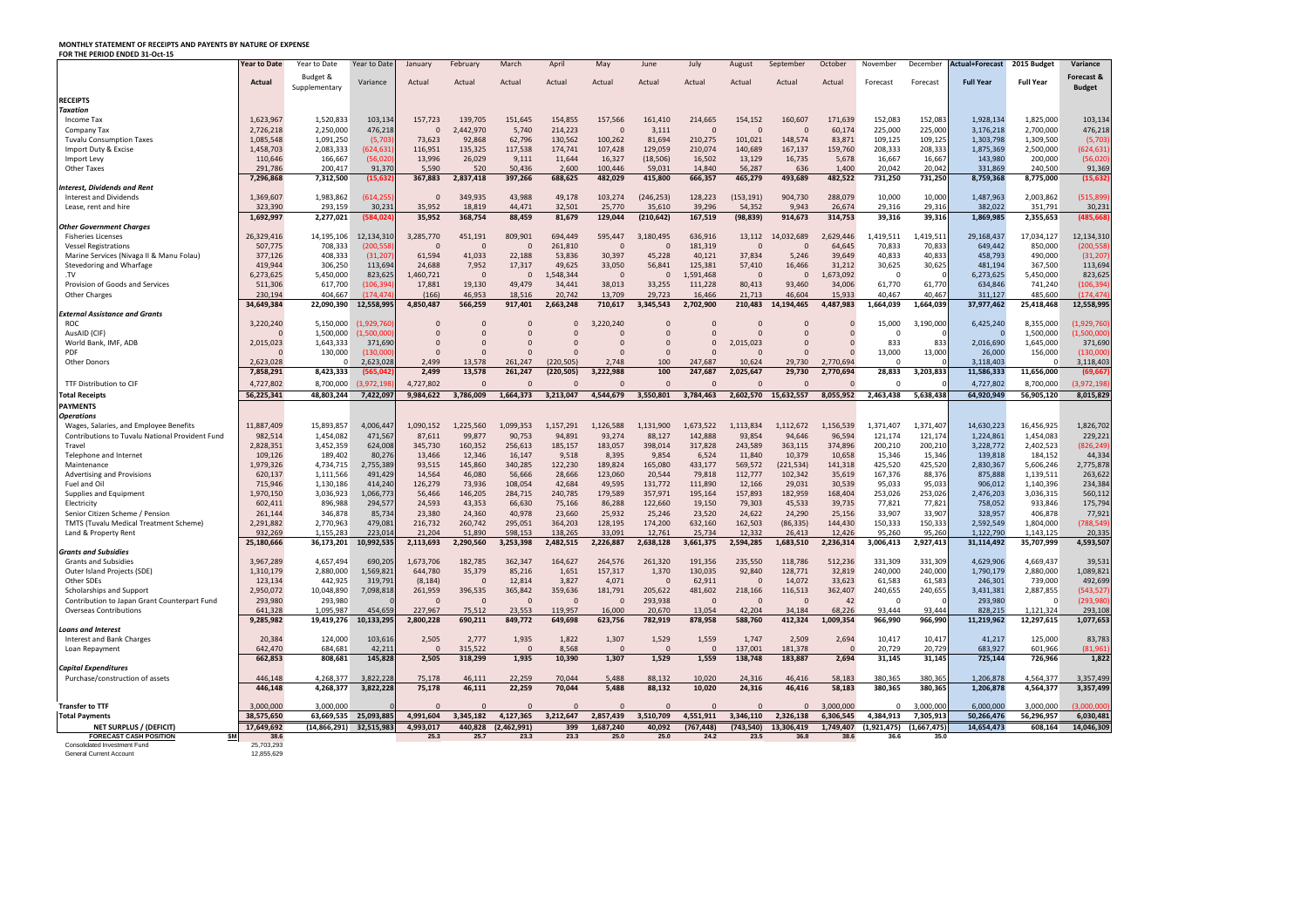| Purchase/construction of assets | 446,148   |            | 4,268,377 |                | 3,822,228 |            | 4,564,377 |            |
|---------------------------------|-----------|------------|-----------|----------------|-----------|------------|-----------|------------|
|                                 |           | 446,148    |           | 4,268,377      |           | 3,822,228  |           | 4,564,377  |
| <b>Transfer to TTF</b>          | 3,000,000 |            | 3,000,000 |                |           |            | 3,000,000 |            |
|                                 |           | 3,000,000  |           | 3,000,000      |           |            |           | 3,000,000  |
| <b>Total Payments</b>           |           | 38,575,650 |           | 63,669,535     |           | 25,093,885 |           | 56,296,957 |
| <b>NET SURPLUS / (DEFECIT)</b>  |           | 17,649,692 |           | (14, 866, 291) |           | 32,515,983 |           | 608,164    |

|                                                        | <b>Year to Date</b><br><b>Actual</b> |            | <b>Year to Date</b><br><b>Budget</b> |            | <b>Year to Date</b><br>Variance |             | 2015<br><b>Budget</b> |            |
|--------------------------------------------------------|--------------------------------------|------------|--------------------------------------|------------|---------------------------------|-------------|-----------------------|------------|
|                                                        |                                      |            |                                      |            |                                 |             |                       |            |
| <b>RECEIPTS</b>                                        |                                      |            |                                      |            |                                 |             |                       |            |
| <b>Taxation</b>                                        |                                      |            |                                      |            |                                 |             |                       |            |
| Income Tax                                             | 1,623,967                            |            | 1,520,833                            |            | 103,134                         |             | 1,825,000             |            |
| Company Tax                                            | 2,726,218                            |            | 2,250,000                            |            | 476,218                         |             | 2,700,000             |            |
| <b>Tuvalu Consumption Tax</b>                          | 1,085,548                            |            | 1,091,250                            |            | (5,703)                         |             | 1,309,500             |            |
| Import Duty & Excise                                   | 1,458,703                            |            | 2,083,333                            |            | (624, 631)                      |             | 2,500,000             |            |
| Import Levy                                            | 110,646                              |            | 166,667                              |            | (56,020)                        |             | 200,000               |            |
| <b>Other Taxes</b>                                     | 291,786                              |            | 200,417                              |            | 91,370                          |             | 240,500               |            |
| <b>Interest, Dividends and Rent</b>                    |                                      | 7,296,868  |                                      | 7,312,500  |                                 | (15, 632)   |                       | 8,775,000  |
| <b>Interest and Dividends</b>                          | 1,369,607                            |            | 1,983,862                            |            | (614, 255)                      |             | 2,003,862             |            |
| Lease, rent and hire                                   | 323,390                              |            | 293,159                              |            | 30,231                          |             | 351,791               |            |
|                                                        |                                      | 1,692,997  |                                      | 2,277,021  |                                 | (584, 024)  |                       | 2,355,653  |
| <b>Other Government Charges</b>                        |                                      |            |                                      |            |                                 |             |                       |            |
| <b>Fisheries Licenses</b>                              | 26,329,416                           |            | 14,195,106                           |            | 12,134,310                      |             | 17,034,127            |            |
| <b>Vessel Registrations</b>                            | 507,775                              |            | 708,333                              |            | (200, 558)                      |             | 850,000               |            |
| Marine Services (Nivaga II & Manu Folau)               | 377,126                              |            | 408,333                              |            | (31, 207)                       |             | 490,000               |            |
| Stevedoring and Wharfage                               | 419,944                              |            | 306,250                              |            | 113,694                         |             | 367,500               |            |
| .TV                                                    | 6,273,625                            |            | 5,450,000                            |            | 823,625                         |             | 5,450,000             |            |
| Provision of Goods and Services                        | 511,306                              |            | 617,700                              |            | (106, 394)                      |             | 741,240               |            |
| <b>Other Charges</b>                                   | 230,194                              |            | 404,667                              |            | (174, 474)                      |             | 485,600               |            |
|                                                        |                                      | 34,649,384 |                                      | 22,090,390 |                                 | 12,558,995  |                       | 25,418,468 |
| <b>External Assistance and Grants</b>                  |                                      |            |                                      |            |                                 |             |                       |            |
| <b>ROC</b>                                             | 3,220,240                            |            | 5,150,000                            |            | (1,929,760)                     |             | 8,355,000             |            |
| AusAID (CIF)                                           | 0                                    |            | 1,500,000                            |            | (1,500,000)                     |             | 1,500,000             |            |
| World Bank, IMF, ADB                                   | 2,015,023                            |            | 1,643,333                            |            | 371,690                         |             | 1,645,000             |            |
| PDF                                                    | $\mathbf{0}$                         |            | 130,000                              |            | (130,000)                       |             | 156,000               |            |
| <b>Other Donors</b>                                    | 2,623,028                            |            | 0                                    |            | 2,623,028                       |             | 0                     |            |
|                                                        |                                      | 7,858,291  |                                      | 8,423,333  |                                 | (565, 042)  |                       | 11,656,000 |
| TTF Distribution to CIF                                | 4,727,802                            |            | 8,700,000                            |            | (3,972,198)                     |             | 8,700,000             |            |
|                                                        |                                      | 4,727,802  |                                      | 8,700,000  |                                 | (3,972,198) |                       | 8,700,000  |
| <b>Total Receipts</b>                                  |                                      | 56,225,341 |                                      | 48,803,244 |                                 | 7,422,097   |                       | 56,905,120 |
| <b>PAYMENTS</b>                                        |                                      |            |                                      |            |                                 |             |                       |            |
| <b>Operations</b>                                      |                                      |            |                                      |            |                                 |             |                       |            |
| Wages, Salaries, and Employee Benefits                 | 11,887,409                           |            | 15,893,857                           |            | 4,006,447                       |             | 16,456,925            |            |
| <b>Contributions to Tuvalu National Provident Fund</b> | 982,514                              |            | 1,454,082                            |            | 471,567                         |             | 1,454,083             |            |
| Travel                                                 | 2,828,351                            |            | 3,452,359                            |            | 624,008                         |             | 2,402,523             |            |
| Telephone and Internet                                 | 109,126                              |            | 189,402                              |            | 80,276                          |             | 184,152               |            |
| Maintenance                                            | 1,979,326                            |            | 4,734,715                            |            | 2,755,389                       |             | 5,606,246             |            |
| <b>Advertising and Provisions</b>                      | 620,137                              |            | 1,111,566                            |            | 491,429                         |             | 1,139,511             |            |
| Fuel and Oil                                           | 715,946                              |            | 1,130,186                            |            | 414,240                         |             | 1,140,396             |            |
| Supplies and Equipment                                 | 1,970,150                            |            | 3,036,923                            |            | 1,066,773                       |             | 3,036,315             |            |
| Electricity                                            | 602,411                              |            | 896,988                              |            | 294,577                         |             | 933,846               |            |
| Senior Citizen Scheme / Pension                        | 261,144                              |            | 346,878                              |            | 85,734                          |             | 406,878               |            |
| <b>TMTS (Tuvalu Medical Treatment Scheme)</b>          | 2,291,882                            |            | 2,770,963                            |            | 479,081                         |             | 1,804,000             |            |
| Land & Property Rent                                   | 932,269                              |            | 1,155,283                            |            | 223,014                         |             | 1,143,125             |            |
|                                                        |                                      | 25,180,666 |                                      | 36,173,201 |                                 | 10,992,535  |                       | 35,707,999 |
| <b>Grants and Subsidies</b>                            |                                      |            |                                      |            |                                 |             |                       |            |
| <b>Grants and Subsidies</b>                            | 3,967,289                            |            | 4,657,494                            |            | 690,205                         |             | 4,669,437             |            |
| Outer Island Projects (SDE)                            | 1,310,179                            |            | 2,880,000                            |            | 1,569,821                       |             | 2,880,000             |            |
| Other SDEs                                             | 123,134                              |            | 442,925                              |            | 319,791                         |             | 739,000               |            |
| Scholarships and Support                               | 2,950,072                            |            | 10,048,890                           |            | 7,098,818                       |             | 2,887,855             |            |
| Contribution to Japan Grant Counterpart Fund           | 293,980                              |            | 293,980                              |            | $\Omega$                        |             | 0                     |            |
| <b>Overseas Contributions</b>                          | 641,328                              |            | 1,095,987                            |            | 454,659                         |             | 1,121,324             |            |
|                                                        |                                      | 9,285,982  |                                      | 19,419,276 |                                 | 10,133,295  |                       | 12,297,615 |
| <b>Loans and Interest</b>                              |                                      |            |                                      |            |                                 |             |                       |            |
| Interest and Bank Charges                              | 20,384                               |            | 124,000                              |            | 103,616                         |             | 125,000               |            |
| Loan Repayment                                         | 642,470                              |            | 684,681                              |            | 42,211                          |             | 601,966               |            |
| <b>Capital Expenditures</b>                            |                                      | 662,853    |                                      | 808,681    |                                 | 145,828     |                       | 726,966    |
|                                                        |                                      |            |                                      |            |                                 |             |                       |            |

## **MONTHLY STATEMENT OF RECEIPTS AND PAYENTS BY NATURE OF EXPENSE FOR THE PERIOD ENDED 31-Oct-15**